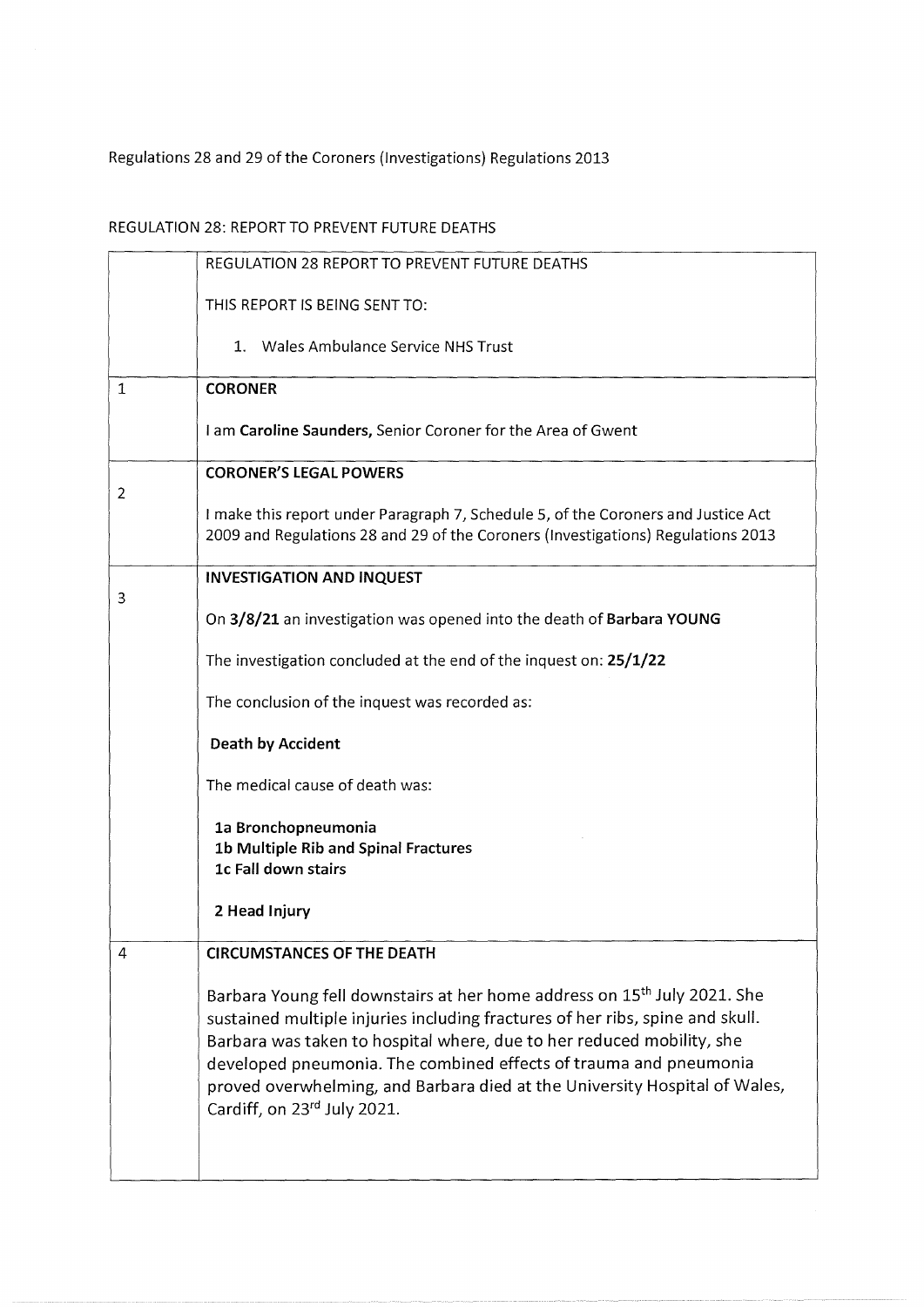| 5 | <b>CORONER'S CONCERNS</b>                                                                                                                                                                                                                                                                                                                                                                                                                                                                                                                                  |
|---|------------------------------------------------------------------------------------------------------------------------------------------------------------------------------------------------------------------------------------------------------------------------------------------------------------------------------------------------------------------------------------------------------------------------------------------------------------------------------------------------------------------------------------------------------------|
|   | During the course of the inquest, evidence revealed matters giving rise to concern. In<br>my opinion there is a risk that future deaths will occur unless action is taken. In the<br>circumstances it is my statutory duty to report to you.                                                                                                                                                                                                                                                                                                               |
|   | The MATTERS OF CONCERN are as follows: -                                                                                                                                                                                                                                                                                                                                                                                                                                                                                                                   |
|   | Barbara Young fell at home on 15/7/21 at approximately 11:30hours. Her<br>family immediately called the emergency services and informed the<br>ambulance call handlers that she had fallen downstairs, was not fully conscious<br>and had sustained an apparently severe head injury.                                                                                                                                                                                                                                                                      |
|   | An ambulance arrived at 14:26 hours. Mrs Young was taken to hospital where<br>she was diagnosed with multiple injuries including an intracranial bleed, rib<br>fractures, a pneumothorax and a fractured clavicle.                                                                                                                                                                                                                                                                                                                                         |
|   | Given the nature of Mrs Young's injuries, her frailty and trauma- induced<br>immobility, she developed pneumonia which was ultimately the cause of<br>death.                                                                                                                                                                                                                                                                                                                                                                                               |
|   | I am informed that the risk of mortality in the elderly who have suffered<br>significant trauma is high, because they are at greater risk of developing<br>pneumonia. It is therefore essential that they receive emergency medical care<br>as soon as possible. In this case it took 3 hours for an ambulance to arrive and<br>whilst I have no evidence that this delay contributed to Mrs Young's death<br>similarly I cannot confirm it did not, and that future lives could be at risk due to<br>the delays in providing a timely emergency response. |
|   | I acknowledge the problems faced by the ambulance service over the last 2<br>years, problems that have been compounded by the effects of the pandemic<br>and delays in transferring patients into hospital emergency departments. I<br>have also been informed that there have been plans in place to improve the<br>responsiveness of the service however from the evidence provided at this<br>inquest it appears that problems still exist.                                                                                                             |
| 6 | <b>ACTION SHOULD BE TAKEN</b>                                                                                                                                                                                                                                                                                                                                                                                                                                                                                                                              |
|   | In my opinion action should be taken to prevent future deaths and I believe you have<br>the power to take such action.                                                                                                                                                                                                                                                                                                                                                                                                                                     |
|   | I should be grateful if the following information be provided to me:                                                                                                                                                                                                                                                                                                                                                                                                                                                                                       |
|   | Confirm the action that will be taken to improve the response times of<br>1.<br>emergency ambulances.<br>2. Confirm whether there are any plans to review the categorisation of elderly<br>patients who suffer falls and are more likely to be affected by the risks<br>associated with lengthy periods of immobility.                                                                                                                                                                                                                                     |

 $\sim 10^{-11}$